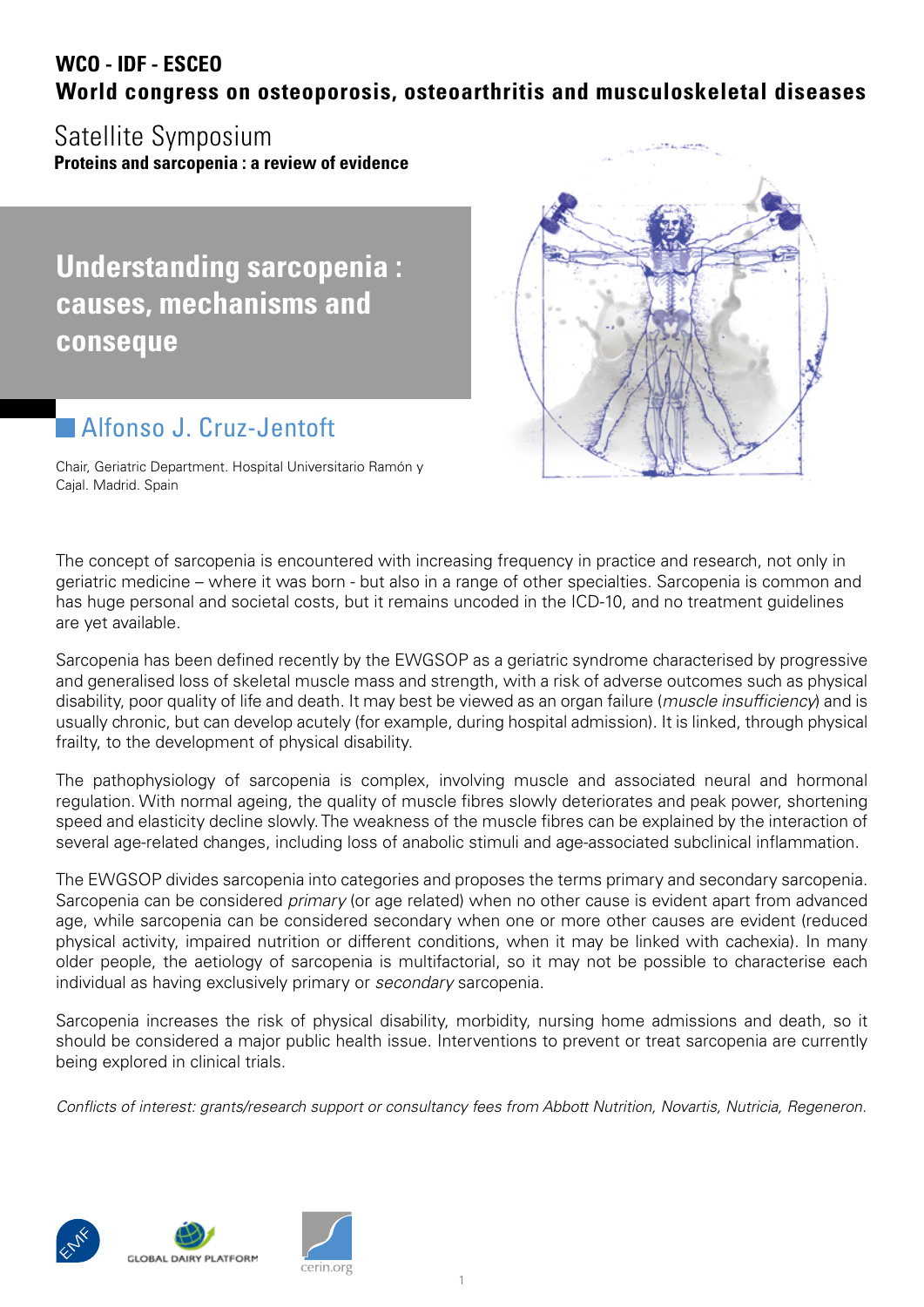### **WCO - IDF - ESCEO World congress on osteoporosis, osteoarthritis and musculoskeletal diseases musculoskeletel**

Satellite Symposium **Proteins and sarcopenia : a review of evidence**

# **Dairy protein and muscle mass maintenance : preventing sarcopenia**

## **Lex B Verdijk**

Assistant Professor, Department of Human Biology and Movement Sciences. Nutrim School for Nutrition and Translational Research in Metabolism. Maastricht University Medical Centre. Holland.

Skeletal muscle represents the most abundant tissue type in the human body, accounting for up to 40-50% of body weight in young healthy adults. Given its primary role in generating the forces that are required for human movement, skeletal muscle represents a major determinant of functional performance. Additionally, muscle tissue plays a major role in overall metabolism. Obviously, maintenance of skeletal muscle mass and function throughout life, and especially with aging, is essential to prevent sarcopenia, thereby limiting functional impairments, preserving metabolic health, and supporting healthy aging.

It has been well established that physical activity and food intake (primarily protein intake) represent the two main anabolic stimuli, affecting the intricate balance between muscle protein synthesis and breakdown. Indeed, protein intake stimulates net muscle protein deposition. Likewise, physical activity (muscle contraction) strongly stimulates muscle protein synthesis and improves the balance between synthesis and breakdown. Moreover, physical activity and protein intake work synergistically, thereby optimizing net muscle protein balance.

Recent work has reported a diminished response to protein intake and physical activity in elderly versus young individuals, a phenomenon termed 'anabolic resistance'. Therefore, research in this area has focused on the manipulation of these two factors to maximize postprandial muscle protein synthesis rates, in order to better maintain and/or even improve muscle mass, health and function with aging. In this lecture, an overview will be given on both acute and long-term studies addressing the role of nutrition in stimulating muscle protein synthesis, and improving muscle mass and function in the elderly population. Specifically, the amount of protein needed, the source of protein ingested, the timing of protein ingestion throughout the day, and the benefits of physical activity will be discussed, with due attention for the role of high-quality dairy protein in this context.

*Conflict of interest: none applicable.*